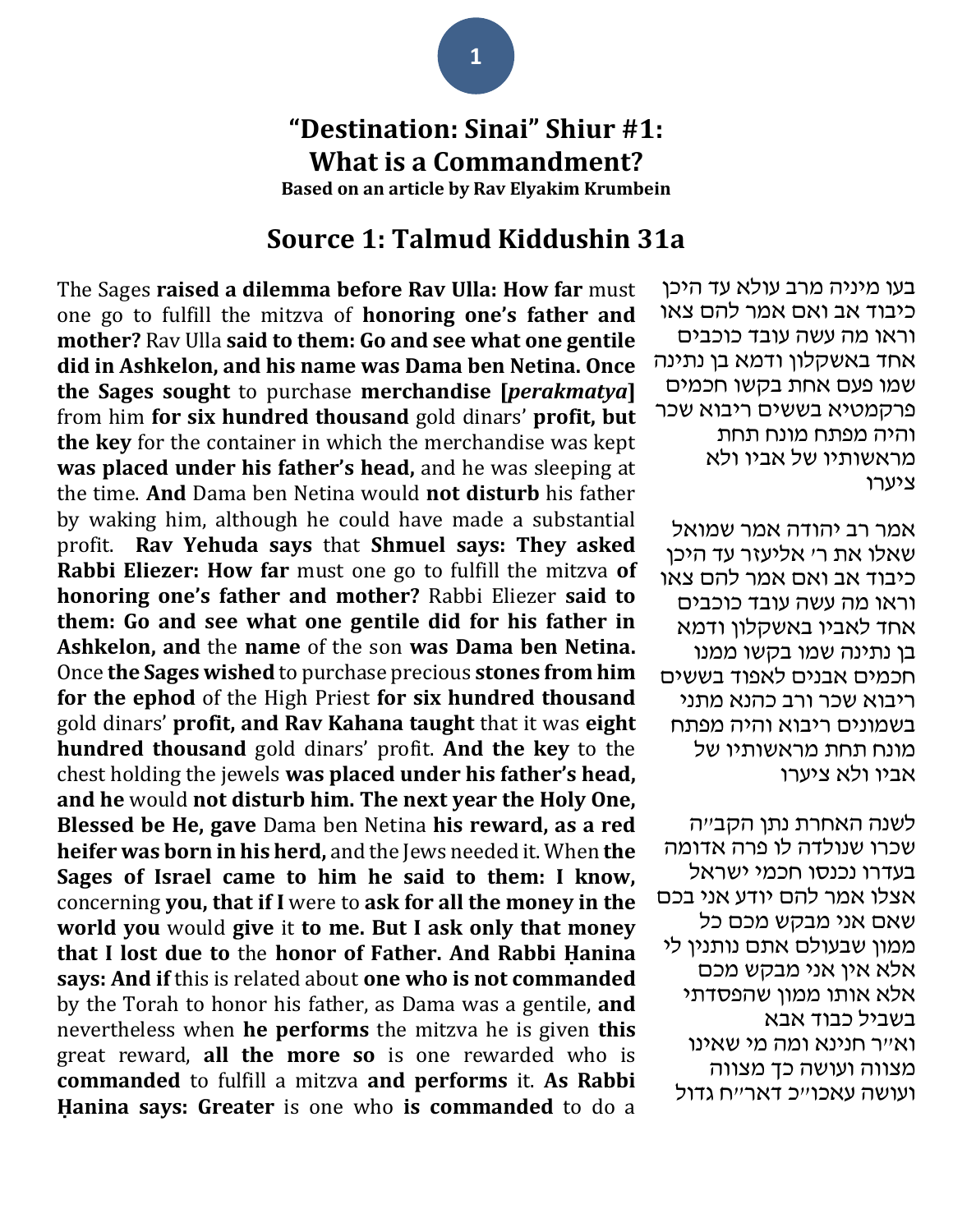mitzva **and performs** it **than one who is not commanded** to do a mitzva **and performs** it. **Rav Yosef,** who was blind, **said: At first I would say:** If **someone would tell me** that the *halakha* is **in accordance with** the opinion of **Rabbi Yehuda, who says: A blind person is exempt from** fulfilling **the mitzvot, I would make a festive day for the rabbis, as I am not commanded and yet I perform** the mitzvot. This means my reward is very great. **Now that I have heard that which Rabbi Ḥanina says: Greater** is one who **is commanded** to do a mitzva **and performs** it **than one who is not commanded** to do a mitzva **and performs** it, **on the contrary:** If **someone would tell me** that the *halakha* is **not in accordance with** the opinion of **Rabbi Yehuda,** and a blind person is obligated in

mitzvot, **I would make a festive day for the rabbis**

מצווה ועושה ממי שאינו מצווה ועושה

אמר רב יוסף מריש ה"א מאן דהוה אמר לי הלכה כר"י דאמר סומא פטור מן המצות עבידנא יומא טבא לרבנן דהא לא מיפקידנא והא עבידנא השתא דשמעיתא להא דא"ר חנינא גדול מצווה ועושה יותר ממי שאינו מצווה ועושה אדרבה מאן דאמר לי דאין הלכה כרבי יהודה עבידנא יומא טבא לרבנן

## **Why is a mitzvah greater for someone who is commanded vs. someone who does it voluntarily?**

# **Source 2a): Tosafot #1**

**גדול המצווה ועושה -** נראה דהיינו טעמא דמי שמצווה ועושה עדיף לפי שדואג ומצטער יותר פן יעבור ממי שאין מצווה שיש לו פת בסלו שאם ירצה יניח:

It seems that the reason for this is that someone who is commanded to do a mitzvah is greater because he is worried and troubled more – lest he transgress (and not do the mitzvah) from someone who already has his "bread in the basket" – because if he wishes to, he can just leave it (and not do it)

# **2**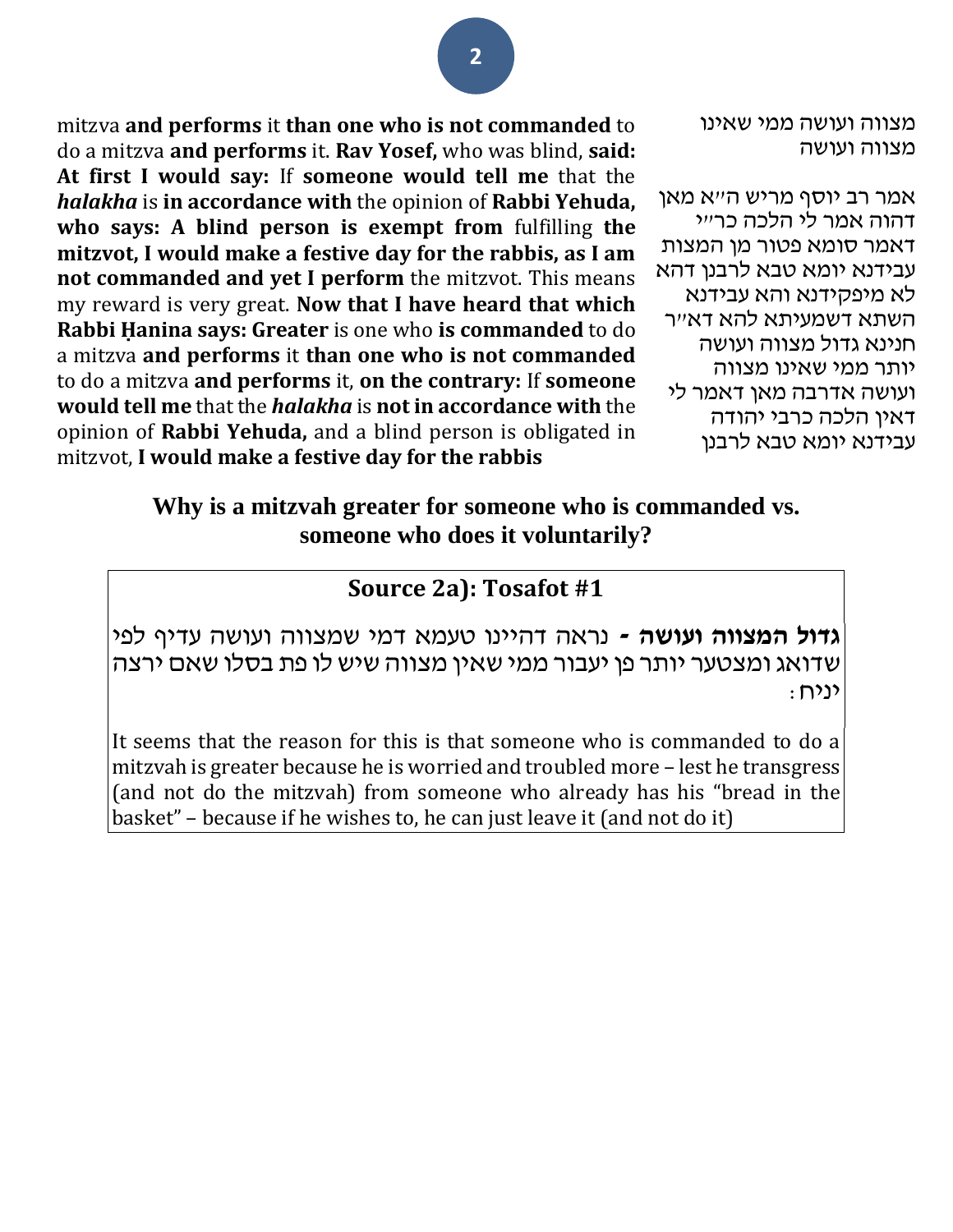# **2b)Tosafot #2**

## **Can someone who fulfils a mitzvah voluntarily recite a bracha?**

**דלא מפקידנא ועבדינא** - **מכאן מדקדק ר"ת דנשים מברכות על מצות עשה שהזמן גרמא אע"ג דפטורות לגמרי** דאפילו מדרבנן לא מיחייבי כדמוכח פרק מי שמתו (ברכות דף כ:) מ״מ יכולות הן לברך ואין כאן משום לא תשא את שמו לשוא )שמות כ׳:ז׳( משום מברכות ברכה שאינה צריכה דאי לאו הכי היכי שמח רב יוסף והלא מפסיד כל הברכות כולן:

**From here, Rabbeinu Tam derived that women recite a bracha on positive time-bound commandments even though they are totally exempt** – even rabbinically. Nevertheless, they can recite the bracha and this is not considered to be reciting Hashem's name in vain. If this were not so, how did Rav Yosef initially rejoice (when he thought he was going to get more merit being exempt from these mitzvot)? After all, he would lose a chance to recite all of the brachot!?

How are we to relate to the "spirit of volunteerism' that motivated many great accomplishments?

## **Rav Krumbein:**

The great figures of our history, who paved new paths in divine service, exercised personal initiative, and fall into the category of those who were "not commanded." Our obligations are listed in the Shulchan Arukh, and they are uniform and common to all of Israel. But what obligation did R. Chaim of Volozhin fulfill when he established his yeshiva, or the Ba'al Shem Tov when he founded Chassidism? Was it not the spirit of volunteerism that inspired them to perform their great deeds? Are we really meant to evaluate such a person's life's mission - bearing the stamp of originality and private initiative - as being worth less than his recitation of "birkat hamazon" or the fact that he donned tefillin?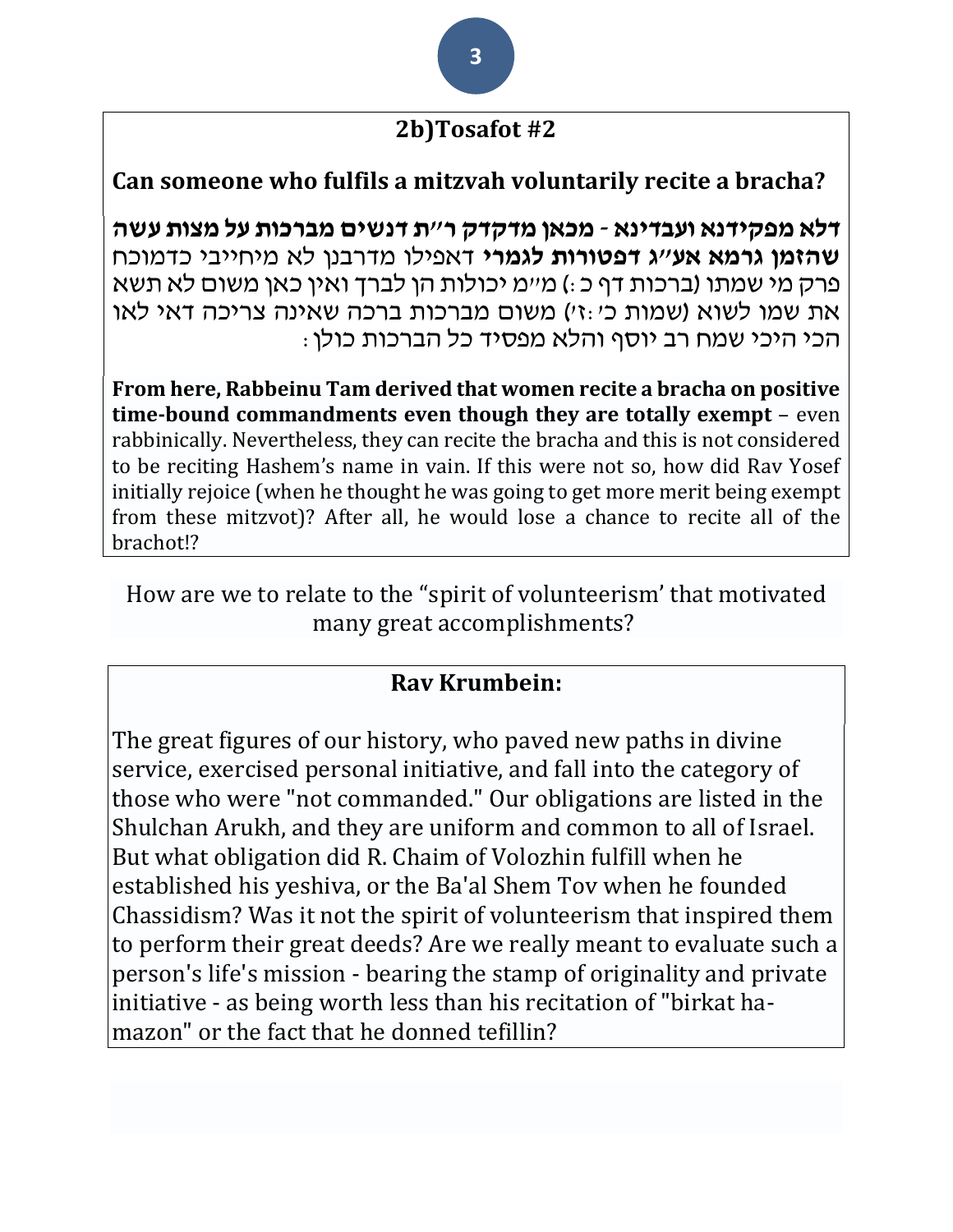## **Source 3a): Rambam, Mishne Torah – Laws of Brachot Ch. 11**

וְכֵן כָּל הַמִּצְוֹוֹת שְׁהֶן מִדִּבְרֵי סוֹפְרִים--בֵּין מִצְווֹת שְׁהֶן חוֹבָה מִדִּבְרִיהֶם כְּגוֹן מִקְרָא מְגִלָּה וְהַדְלָקַת נֵר שַׁבָּת וְהַדְלָקַת נֵר חֲנֻכָּה, בִּין מִצְוֹות שְׁאֵינֶן חוֹבָה כְּגוֹן עֵרוּב וּנְטִילַת יָדַיִם--מִבָּרֶךְ עַל הַכֹּל קֹדֶם לַעֲשִּ יָּתָּ ן**, אֲ שֶׁ ר קִ דְּ שָׁ נּו בְּ מִ צְּ וֹותָׁ יו וְּ צִ ּוָׁנּו לַעֲׂשֹות .**

## **3b) Ritvah commentary on Pesachim 7b**

זה שאמרו חז"ל לברך על המצוה עובר לעשייתן כדי שיתקדש תחלה בברכה **ויגלה ויודיע שהוא עושה אותה מפני מצות השי"ת**

The reason that Chazal instruct us to recite the blessing just before performing a mitzva is in order that a person first sanctify himself by means of the blessing **and declare that he is performing the act because of the command of the Holy One.**

The sanctification by means of the mitzvot that is mentioned in the blessing is not referring to the Revelation at Sinai; it is something that is taking place right now, it is related to the blessing over that act.

## **3c) Tosafot Pesachim 7a**

בפרק ר' אליעזר דמילה )שבת דף קלז: ושם( **תניא המל אומר אקב"ו על המילה אבי הבן אומר להכניסו משמע לאחר המילה מקומו** אף על גב דלהכניסו משמע להבא לא קשה **דלא על זאת הנעשה עכשיו מברך אלא משבח ומודה להקב"ה שצונו על המילה כשתבא לידו** 

[The latter blessing] is not recited over that which he is performing right now. Rather, he is giving praise and thanking the Holy One, Who commanded us concerning circumcision whenever this mitzvah would become possible for one to fulfill.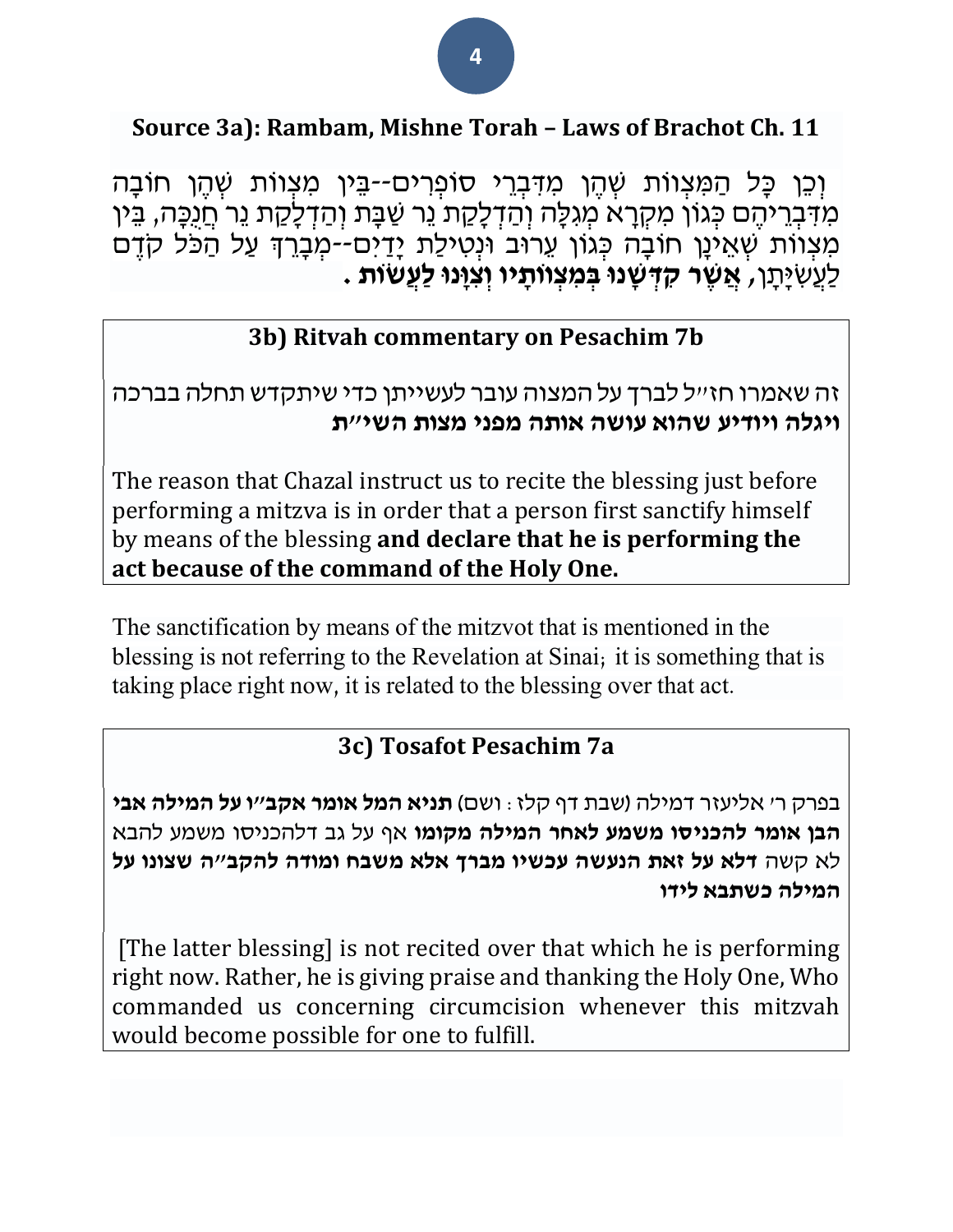**Rav Krumbein:** In other words, this blessing actually does relate to the historical event of Matan Torah, as part of which we were commanded concerning circumcision "when it becomes possible for us." **But the blessing for the mitzva, which is always to be recited directly prior to performing it, relates specifically to "that which he is performing right now."** It is to be understood not as, "…Who commanded us, in the Revelation at Sinai, concerning circumcision of sons who would be born to us," but rather, **"…Who commanded us concerning this specific act, which I am about to fulfill immediately, here and now."**

A mitzva has two poles. **One is shrouded in the cloud that surrounded Mt. Sinai, from within which the voice of the Holy One emanated. This element of the command is hidden and abstract, for it is it meant to be fulfilled in a reality that does not yet exist. The other pole is grounded in the here and now, the reality that a Jew encounters in his anxious quest to fulfill the holy command, to understand exactly what it is that God requires of him.** When the conditions are ripe - the festival arrives and the four species are in his hand, or his eight-day-old son is before him and the circumcision knife is in his hand - the person recognizes the connection between this reality and the Voice at Sinai; he hears the Voice calling to him and commanding him from within the reality that surrounds him. The blessing recited over the fulfillment of a mitzva is the expression of that recognition. Chazal teach that one should not perform a mitzva only on the basis of an ancient command, as the fulfillment of an obligation undertaken in the distant past. A person must declare, "…Who has commanded us concerning this thing, that we are performing right now." The command is renewed and completes itself in the immediate circumstances - but only if a person is aware of it.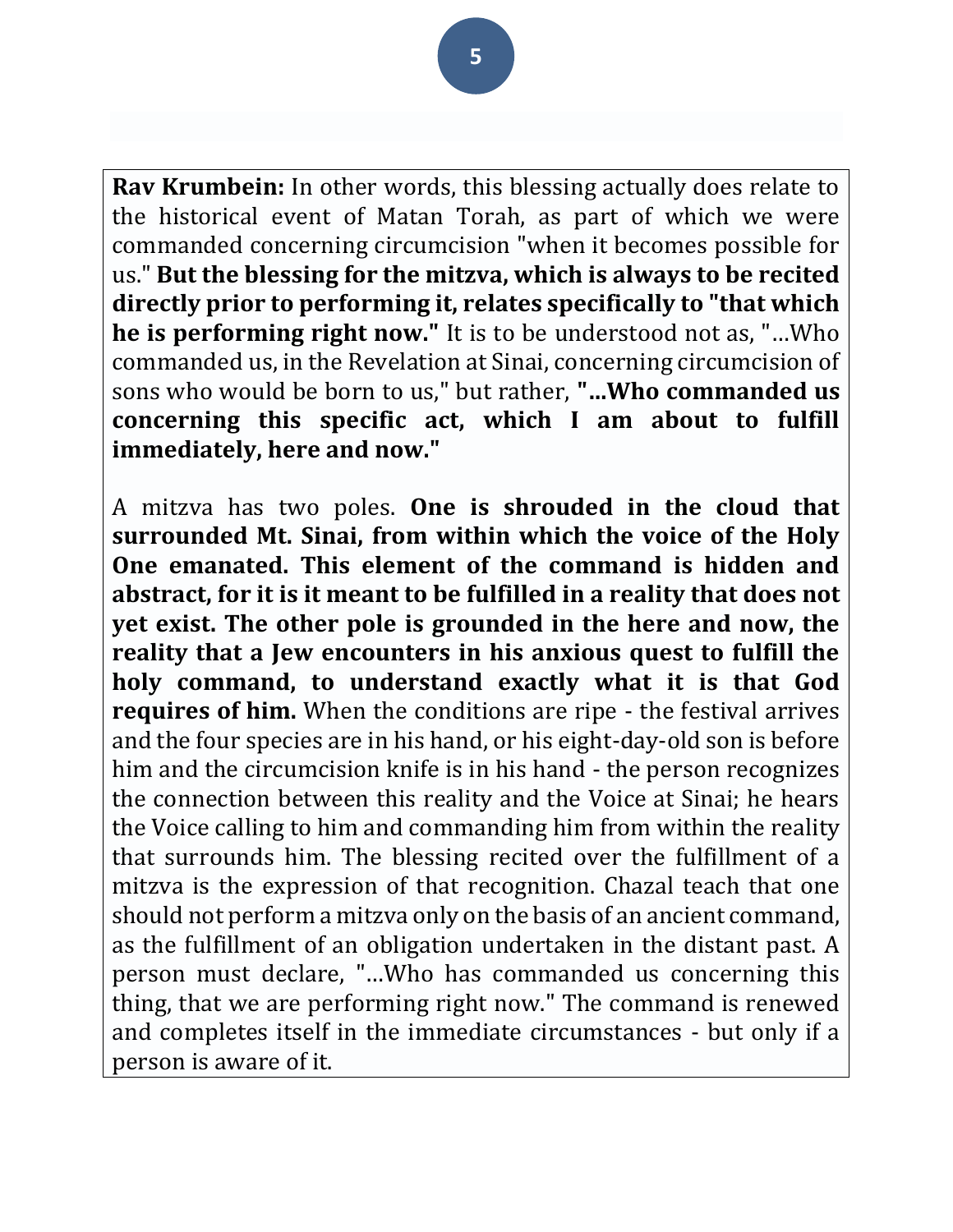Returning to Tosafot's earlier statement that women who are exempt from time-bound mitzvot can recite the brachot nevertheless. How?

## **Source 4: Commentary of Rabbeinu Nissim:**

ולא נימא הואיל ולא נצטוו היאך יאמרו וצונו ]וכדפרכינן[ גבי נר חנוכה בפרק במה מדליקין )דף כג א( היכן צונו **דלא קשיא דכיון שהאנשים נצטוו ואף הן נוטלות שכר שפיר יאמרו וצונו:**

This presents no problem: since the men are commanded, and the women too receive a reward for fulfillment, they also can say, 'Who has commanded us.'

# *How would this explanation work alongside Rabbeinu Tam's understanding of women reciting brachot over the mitzvah?*

**Rav Krumbein: We must propose that a woman's fulfillment of such a mitzva is not an altogether voluntary act. The advantage of "one who is commanded and fulfills" exists on the level of the historical command**. However, his understanding that he is commanded in the reality before him depends on his awareness of and sensitivity to his circumstances and the nature of the command. *Were it not for this consciousness, the command would remain a lonely voice calling out in the desert, devoid of any validity or force in the present***.** Therefore, Rabbeinu Tam understood that the gates of Divine command are not closed before women. Even if they were not included specifically in the command at Sinai concerning certain mitzvot, who is to say that they are not capable to discerning the Divine Voice that speaks from within the WORLD? They are still able to look at reality and to understand that it obligates the fulfillment of a certain mitzva.

**6**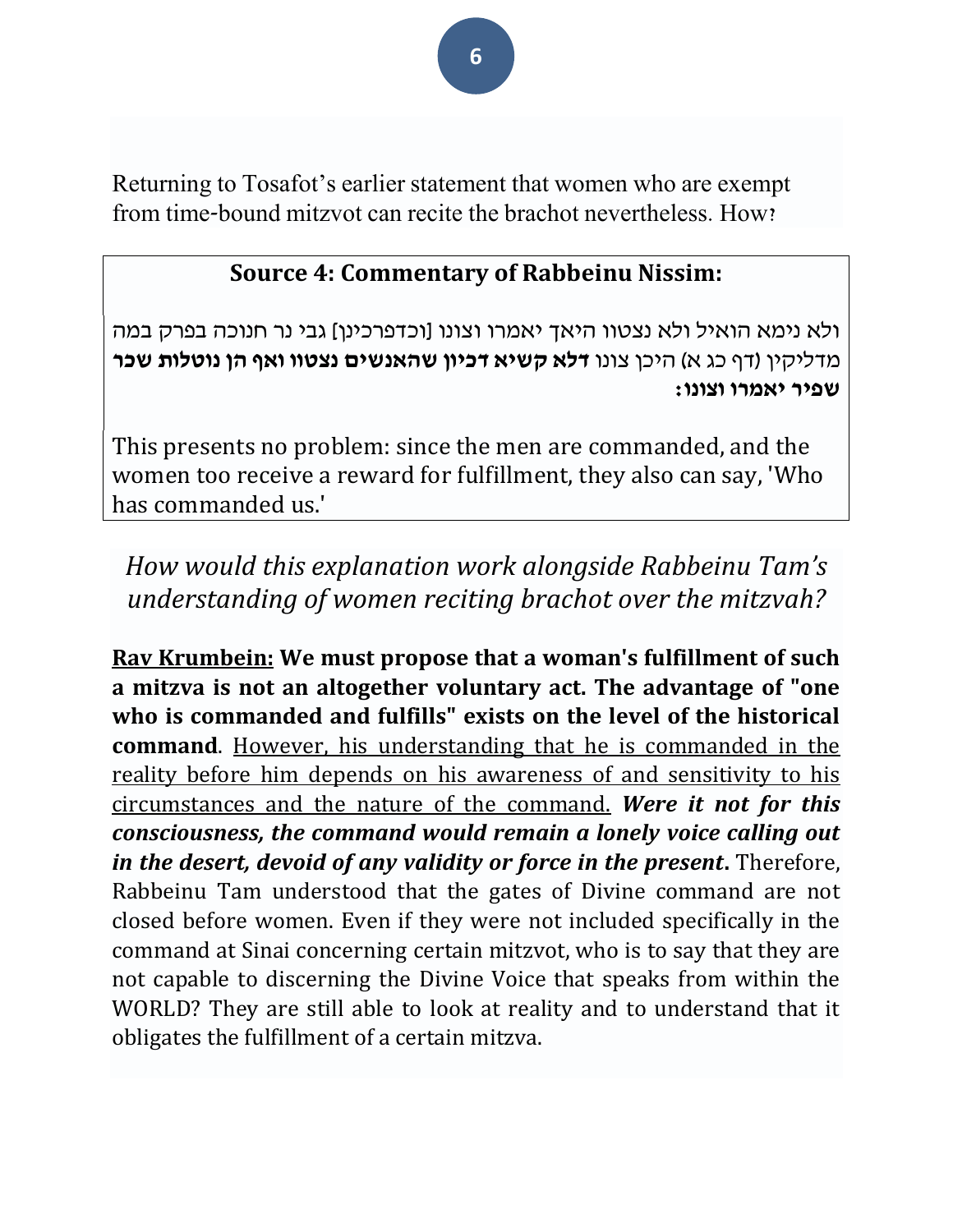# **7**

For example, if on Rosh Ha-shana a woman comes to the synagogue and feels in her heart that on this occasion, in these circumstances, she is OBLIGATED to coronate God, as it were, by hearing the sound of the shofar, then it is not her imagination that is guiding her. A mature consciousness gives rise to this feeling - a consciousness capable of understanding that if the conditions for the fulfillment of a great mitzva have been created, then this itself obligates its fulfillment.

There are two ways of fulfilling a mitzva in which one is not obligated. It may be fulfilled from the point of view that "I am not commanded," without any worries or difficulties. Here we are motivated by a feeling of, "If I perform this properly, it will be wonderful, but if not - nothing is lost, for I did not commit myself to fulfilling it."

However, one can also elevate oneself to the level of "one who is commanded and fulfills" as a constant state of consciousness, rather than as an experience limited to the fulfillment of the minimal halakhic requirements. If a person is imbued with such consciousness, then his whole life becomes a search for Divine command; the fire of Sinai burns for him in every situation in which he finds himself. The deeds of great individuals are great because, to their mind, they had no alternative. Reality made demands and called out for repair; those who recognized their ABILITY to respond to the challenge, understood that the Divine command OBLIGATED them to act thus. By the power of their will they elevate their endeavors to the level of "one who is commanded and fulfills."

## **Source 5: Siddur: Sephardic Tradition**

האשה מברכת בלי שם ומלכות

A woman blesses without pronouncing Hashem's name and Kingship

**ַּבְּרוּד**ָ שֶׁעֲשֶׂנִי כְּרְצוֹנוֹ :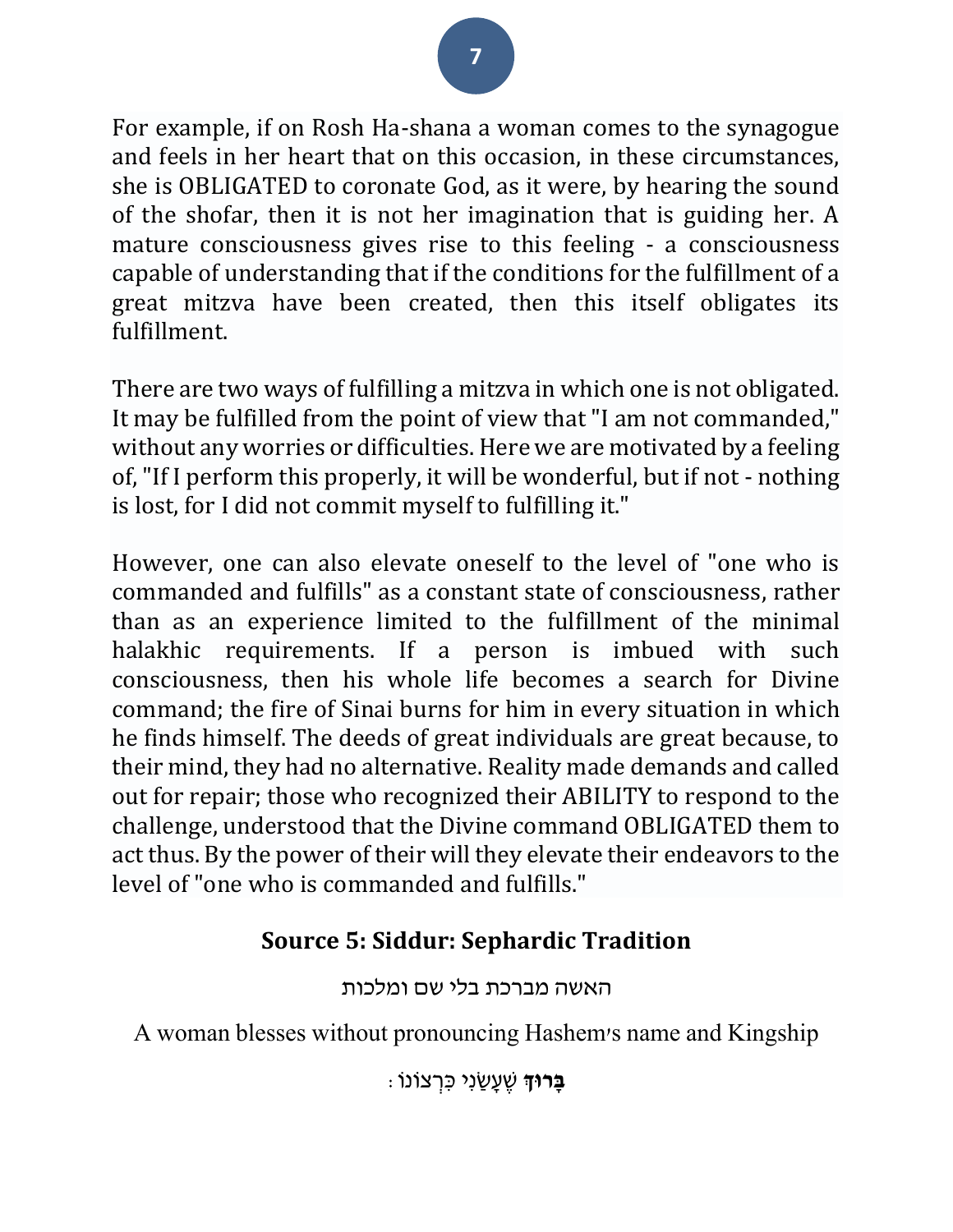#### **8**

Blessed is He Who made me according to His Will.

## **Ashkenazic Tradition**

ּ נִשִּׁים מברכות - בַּרוּדְּ אַתֵּה ה׳ אֱלְהֵינוּ מֶלֶדְּ הַעולָם .שֶׁעֲשנִי כִּרְצונו

# **Source 6: Rav Yosef Zvi Rimon**

#### **מהי ברכת 'שעשני כרצונו ?'**

ברכה זו אינה נזכרת בגמרא, והיא מובאת באבודרהם (סדר שחרית של חול) ובטור (מו, שכך נהגו הנשים) ובשולחן-ערוך (מו,ד).

ברוח-חיים (ר' חיים מולוז'ין על מסכת אבות, פ"ד, בסופו) מסביר כי ברכת "שעשני כרצונו" הינה כמו "בעלמא די ברא כרעותיה". כלומר, הקב"ה רצה שיתגדל ויתקדש שמו דווקא מהעולם הזה, וכך רצה שתתקבל מלכותו בעולם, דווקא בדרך זו של קבלת האישה (עיין עלי-שור, ח״ב עמ׳ שנא).

**הרב קוק )עולת -ראיה, א,עא( מסביר**, שיש צדדים אקטיביים באיש שמאפשרים לו להגיע ליצירות מיוחדות, אבל מאידך, גם מקשים ואף מתנגדים, לעתים, לעבודת ה' ולרצון ה' בעולם. **גם באישה ישנם כמובן צדדים אקטיביים, אבל מטבעה יש באישה יותר מידה של קבלה. מידה זו, מאפשרת לה להתחבר בצורה יותר טבעית לרצון ה' בעולם. האישה בהתנהגותה הטבעית קרובה יותר לרצון ה',**  ."**ועל כך היא מודה בכל בוקר: "שעשני כרצונו**"

דברים אלו מתחברים גם לעובדה שאישה אינה חייבת במצוות עשה שהזמן גרמא. ישנו פן אחד בכך, שהאשה בהיותה עסוקה יותר עם הריון ולידה וטיפול בילדים, לא הצטוותה על מצוות התלויות בזמן (עיסוק בילדים ועמידה בזמנים הם דבר מאוד מסובך(. **אולם, מדברי הרש"ר הירש ואחרונים אחרים עולה, שהאישה מפאת מעלתה, זקוקה לפחות מצוות בכדי להגיע לשלמות.**

המצוות - משלימות את האדם. האיש, מתוך האקטיביות שלו, והדחפים שלו, יכול לעתים ליצור דברים מיוחדים מאוד בעולם, אך הוא גם זה שיוצר את המלחמות הקשות בעולם. הוא זקוק ליותר מצוות בכדי להגיע לשלמות. האישה, איננה בעלת יצרים ודחפים בעוצמות כאלו, דבר המאפשר לה ליצור בעולם בצורה טבעית יותר, ומזיקה פחות. לכן, גם עם פחות מצוות, היא מסוגלת להגיע לשלמות.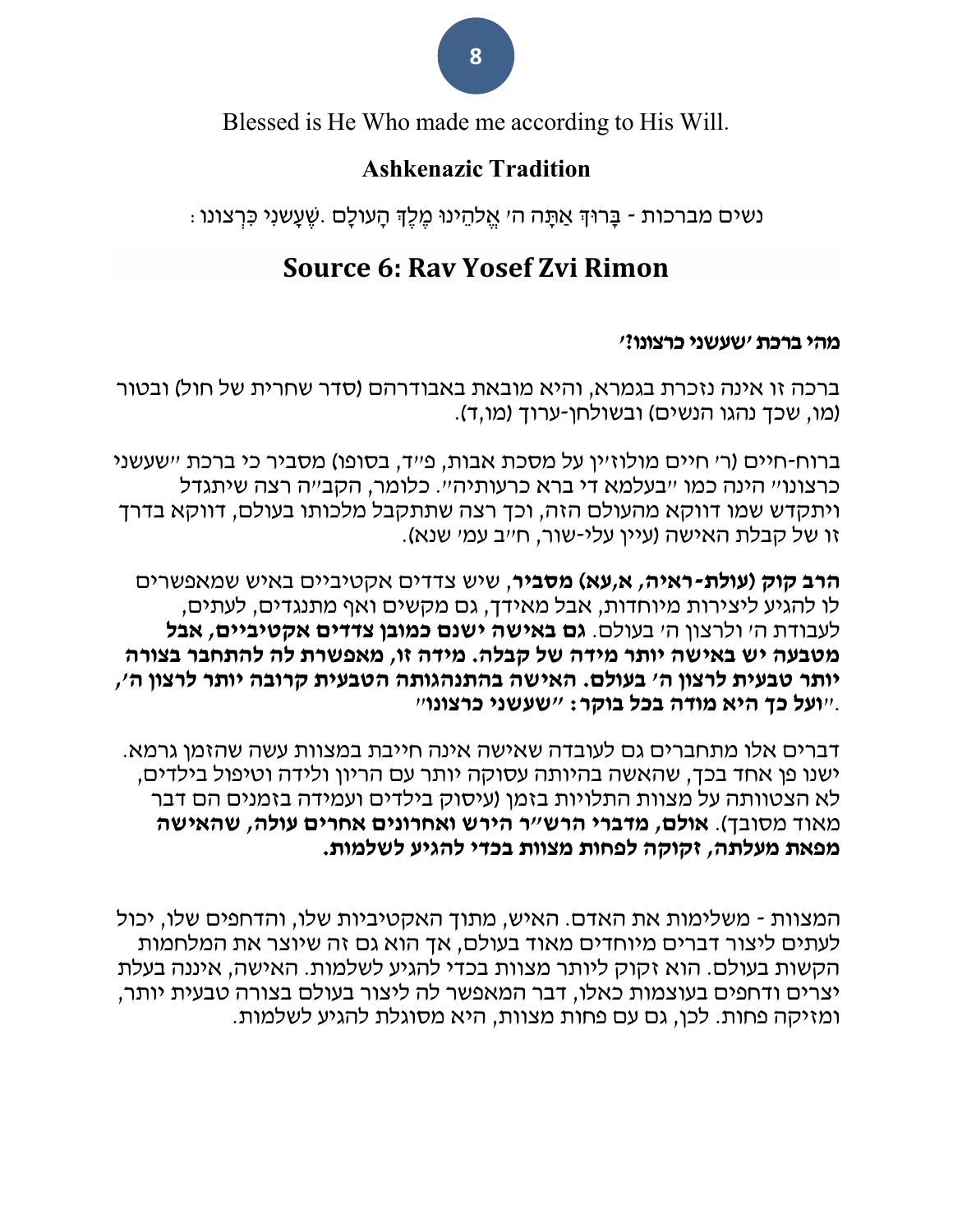### **Source 7: Sefer Hachinuch – Why do we count the Omer?**

.... **משרשי המצוה על צד הפשט, לפי שכל עיקרן של ישראל אינו אלא התורה, ומפני התורה נבראו שמים וארץ וישראל**...ומפני כן, כי היא כל עיקרן של ישראל ובעבורה נגאלו ועלו לכל הגדולה שעלו אליה, **נצטוינו למנות ממחרת יום טוב של פסח עד יום נתינת התורה, להראות בנפשנו החפץ הגדול אל היום הנכבד הנכסף ללבנו, כעבד ישאף צל, וימנה תמיד מתי יבוא העת הנכסף אליו שיצא לחירות,** כי המנין מראה לאדם כי כל ישעו וכל חפצו להגיע אל הזמן ההוא....

The roots of this mitzvah: the essence of the Jewish people is the Torah; it is because of the Torah that Heaven and earth were created, as it says (Yirmiyahu 33:25) "If I had not had made My covenant, I would not have established day and night…" It is the main reason for which we were redeemed from Egypt, so that we would receive the Torah on Sinai and fulfill it, as Hashem said to Moshe, Therefore, we were commanded to count from the day after the first Yom Tov of Pesach until the day on which we received the Torah, to show how our souls strongly desire this most honored and desired day, much the same way a servant yearns for shade; a servant always counts towards the hoped-for day when he will be freed. For when a person counts, he shows that all of his hopes are to reach that day. This is why we count the Omer, ie such and such number of days have passed from the total number…

#### **Source 8: Shemot Ch. 19**

)י( וַי ֹּאמֶ ר ה' אֶ ל משֶ ה לְֵך אֶ ל הָּ עָּ ם וְ קִּ דַ שְ תָּ ם הַ יֹום ּומָּ חָּ ר וְ כִּ בְ סּו שִּ מְ ֹלתָּ ם:

#### **)יא( וְּ הָׁ יּו נְּכֹנִים לַּיֹום הַ שְּ לִישִ י כִ י בַ ּיֹום הַ שְּ לִשִ י יֵרֵ ד ה' לְּעֵ ינֵי כָׁל הָׁ עָׁ ם עַ ל הַ ר סִ ינָׁי:**

10. And the Lord said to Moses, "Go to the people and prepare them today and tomorrow, and they shall wash their garments. **11. And they shall be prepared for the third day, for on the third day, the Lord will descend before the eyes of all the people upon Mount Sinai.**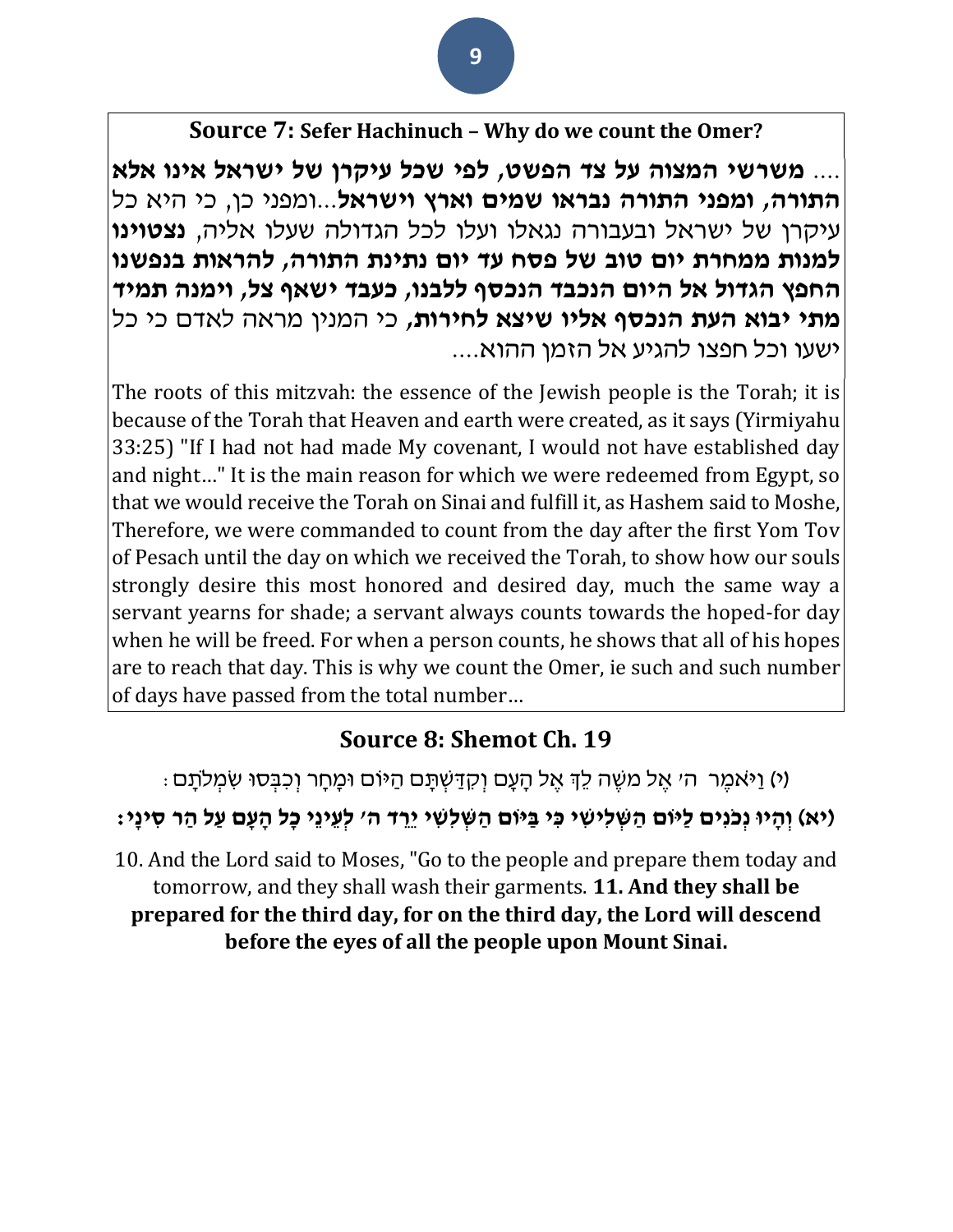#### **Source 9: Haketav Vihakabala**

**)יא( ליום השליש י -** פירוש יישירו דעתם ויכוונו לבם ומחשבתם לאביהם שבשמים ולקבל את הענין הגדול שיותן להם ביום השלישי, **כי מלת "כונן " על דבר המתוקן להיות מקבל ענין מה**,

"הוא עשך כמו "מקדש ה' כוננו ידיך" -- **שמתוקן להשראת השכינה**, ויכוננך" **שתקן אותך לקבל כח עליון,** וכן ירח וכוכבים אשר כננת תקנתם לקבל אור השמש, וטעם המקרא כענין (עמוס ד׳) "הכון לקראת אלהיך ישראל" **.... להיות כל דעתם ומחשבתם רק בענינים הרוחניים אלקיים ומרוחק מכל מיני גשמיות:** 

#### **Source 10: Pesachim 8b**

....אמר רבי אלעזר שלוחי מצוה אינן ניזוקין ... בעו מיניה מרב הני בני בי רב דדיירי בבאגא מהו למיתי קדמא וחשוכא לבי רב ? אמר להו ניתו עלי ועל צוארי! ניזיל מאי? אמר להו: לא ידענא.

Rabbi Elazar said: People on their way to perform a mitzvah are not harmed. The students asked Rav – what of the young students who live in villages in the valley – is it permissible for them to come to the study halls early in the morning and late in the evening? He responded: I will take responsibility for them! What about going back home in the dark? He said: I do not know.

#### **Source 11: Proverbs/Mishlei Ch. 3**

# **ַּבְּכָל־דְּרָבֵיךְ דָעֱהו וְׁהֹוּא יְיַשֵׁר אַרְחֹתֵיךְ:**

In all your ways acknowledge Him, And He will make your paths smooth.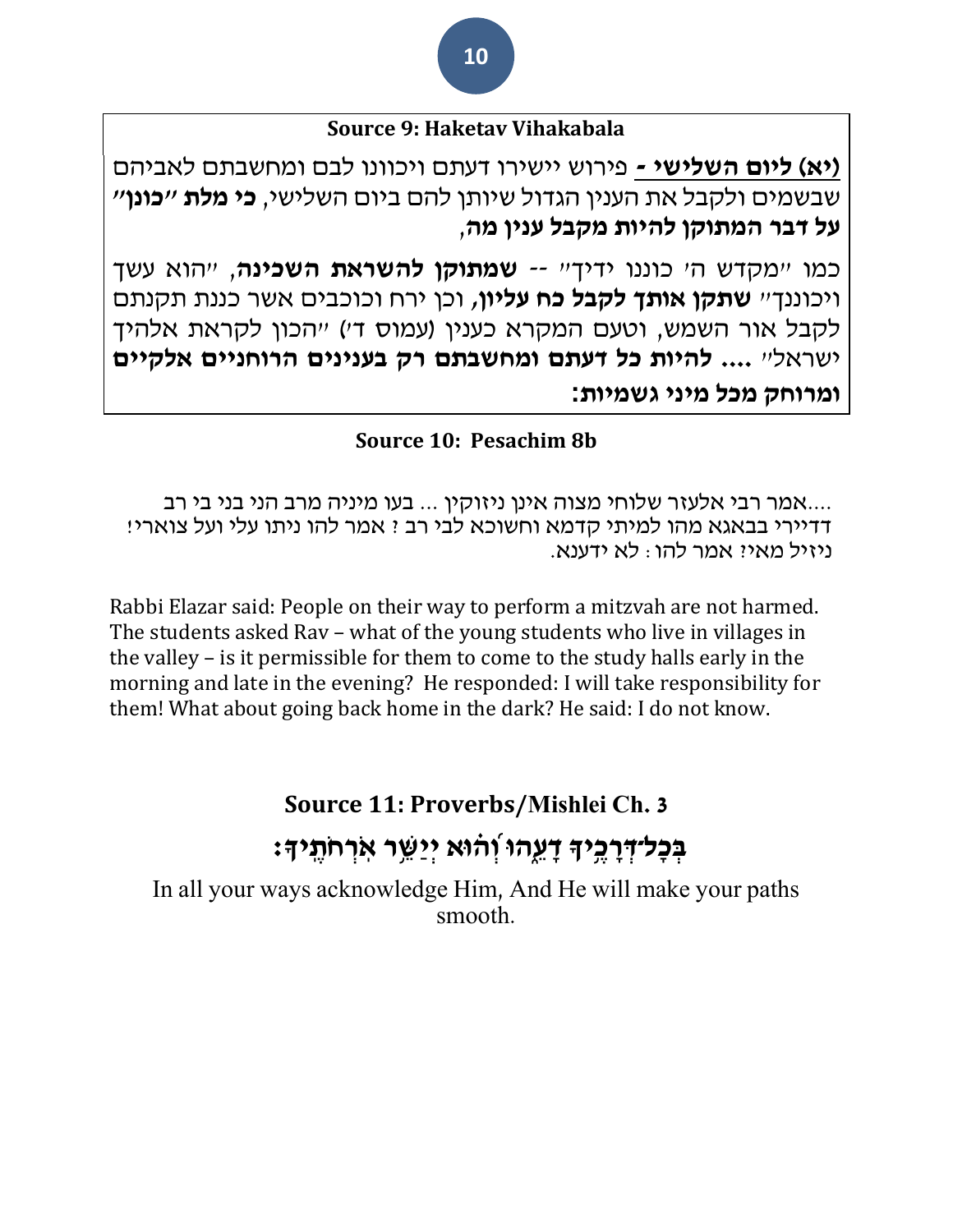## **Source 12: Rambam, Mishne Torah Hilchot De'ot Ch. 3**

ּצְרִידְּ הָאָדָם שֶׁיְּכֵוִּן לִבּוֹ וְכָל מַעֲשָׂיו כֻּלֶם לֵידַע אֶת הַשֵּׁם בָּרוּדְּ הוּא בִּלְבַד, וְיִהְיֶה שִׁבְתּוֹ וְקוּמוֹ וְדִבּוּרוֹ הַכּל לְעֻמַּת זֶה הַדָּבָר. כֵּיצַד? כְּשֶׁיִּשָּׂא וְיִתֵּן אוֹ יַעֲשֶׂה מְלָאכָה לִטל שָׂכָר, לֹּא יִהְיֶה בְּלִבּוֹ לִקְבֹּץ מְמוֹן בִּלְבַד, אֶלָּא יַעֲשֶׂה דְּבָרִים הָאֵלוּ כְּדֵי שֶׁיִּמְצָא דְּבָרִים שֶׁהַגּוּף ּ צָרִידְּ לָהֶם מֶאֲכְילָה וּשְׁתְיַּה וְישִׁיבַת בַּיִּת וּנְשִׂיאַת אִשָּׁה.

It is necessary for man to set his heart and all his efforts solely to know the Name, blessed is He! so that his sitting down, his rising up and his speech shall be facing this goal. How may he accomplish it? When he will buy, or sell, or do work for wages, he should not have in his heart the accumulation of money only but he should perform these duties as a means to acquire the necessities of the body, as food, drink, dwelling-place and marriage;

נִמְצָא הַמְהַלֵּךְ בְּדֶרֶךְ זוֹ כָּל יָמָיו עוֹבֵד אֶת ה׳ תָּמִיד. אֲפִלּוּ בִּשָּׁעָה שֵׁנּוֹשֵׂא וְנוֹתֵן וַאֲפִלּוּ בְּשֶׁעָה שֶׁבּוֹעֶל. מִפְּנֵי שֶׁמַּחֲשָׁבְתּוֹ בַּכּל כְּדֵי שֶׁיִּמְצָא צְרָכָיו עַד שֶׁיִּהְיֶה גּוּפוֹ שַׁלֵּם לַעֲבֹד ָאֶת ה׳. וַאֲפִלּוּ בְּשָׁעָה שֶׁהוּא יָשֵׁן אִם יָשֵׁן לְדַעַת כְּדֵי שֶׁתָּנוּחַ דַּעְתּוֹ עָלָיו וְיָנוּחַ גּוּפוֹ כְּדֵי ْשֶׁלֹּא יֶחֱלֶה וְלֹא יוּכַל לַעֲבֹד אֶת ה׳ וְהוּא חוֹלֶה, נִמְצֵאת שֵׁנָה שֶׁלֹו עֲבוֹדָה לַמָּקוֹם בָּרוּךְ הוּא. וְעַל עִנְיָן זֶה צִוּוּ חֲכָמִים וְאָמְרוּ )משנה אבות ב יב״ (וְכָל מַעֲשֶׂיךָ יִהְיוּ לְשֵׁם שָׁמַיִּם". וְהוּא שֶׁאָמַר שְׁלֹמֹה בְּחָכְמָתוֹ )משלי ג ו'' (בְּכָל דְּרָכֶידְּ דָעֵהוּ וְהוּא יְיַשֵּׁר  $"$ אֹרְחֹתֵיךָ:

He who follows the medical directions, but sets his heart merely to keep his body and limbs healthy and beget children to do his work and strive for his needs, such is not the good way. But he should set his heart to have a sound and strong body so that his soul be tranquil to acquire the knowledge of the Lord; for, it is impossible that one should comprehend and improve himself in scholarship when he is hungry, or sick, or when one of his limbs pains; but he should set his heart to have a son who, perhaps will be a great sage in Israel